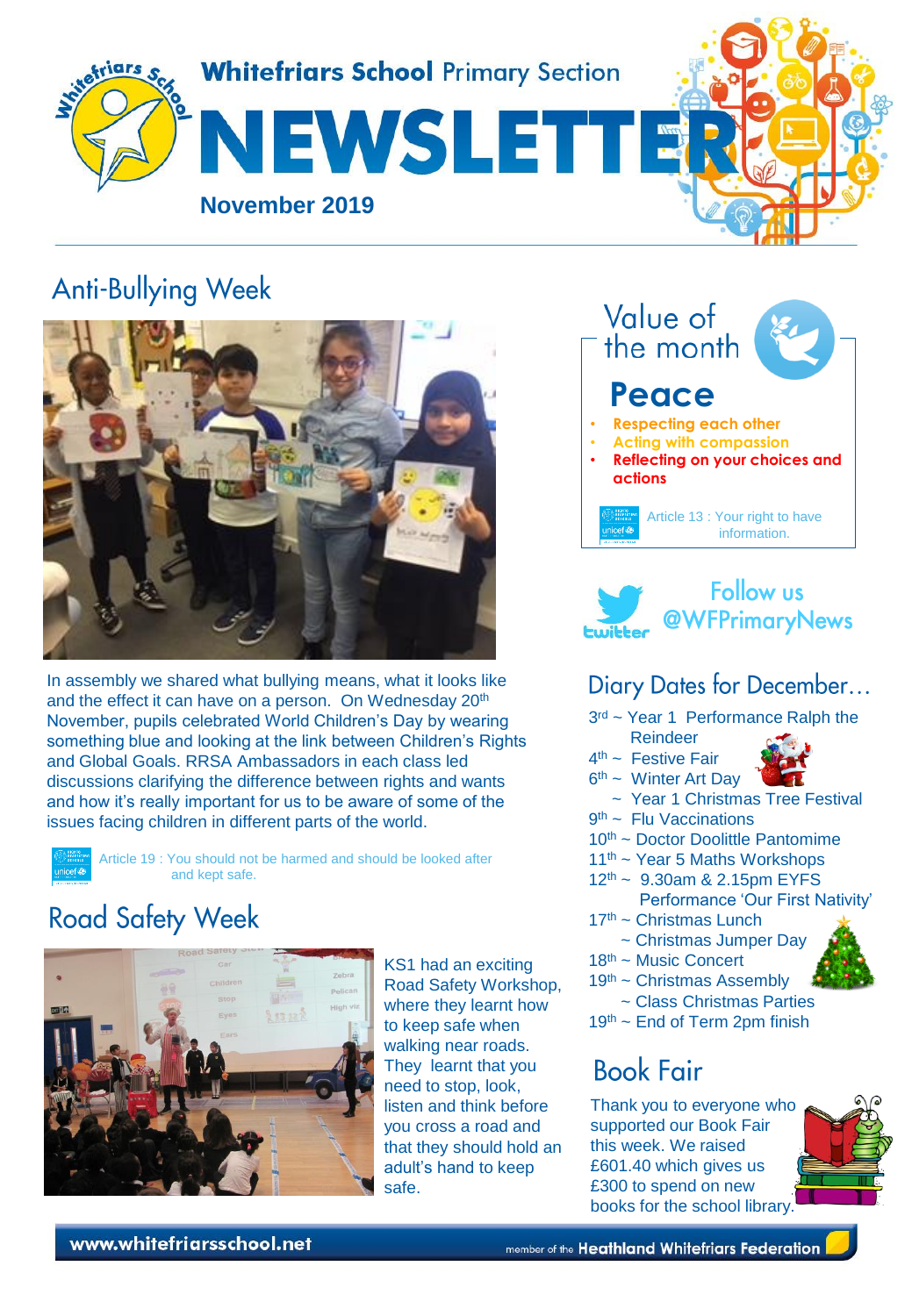

## Music in the Woods



Some of our children and their grown ups went to Forest School and took part in an activity run by Harrow Music Service. It was a really lovely outdoor learning experience with the children and adults joining in with singing, games and playing musical **instruments** 

**KS1 Sports Festival** 

Article 29 : Your right to become the best that you can be.



Year 1 were proud to represent Whitefriars at the Harrow KS1 Sports Festival held at Harrow Leisure Centre. They thoroughly enjoyed practising and demonstrating their amazing skills.

Article 6: Your right to life and to be healthy.

## Are you interested in becoming an Exam Invigilator?

The school is looking to appoint a team of Exam Invigilators to support the delivery of our external examinations for students during the Summer exam period (May and June). Exam invigilators play a vital role in maintaining the integrity of our examinations and make a real impact on the performance of our students. The school is looking for confident, reliable and flexible individuals with good written, verbal and IT skills who are readily available during main exam periods. If you are interested in the positions, and to find out more about the role, visit the school's staff vacancies page - <http://heathlandwhitefriarsfederation.net/>



# **School Awards**

Congratulations to the following children who achieved their Bronze, Silver and Gold Awards this month.

**Bronze Award:**

Deeza ~ 5 Pisces Mysam ~ 4 Corvus Hamed ~ 4 Corvus Mohamed ~ 4 Corvus Romeo ~ 4 Corvus Yusuf ~ 3 Orion Julia ~ 3 Orion Stefania ~ 3 Orion Anjali ~ 3 Orion Aran ~ 3 Orion Kianna~ 5 Pisces **Silver Award:** Rahmeen ~ 5 Aquila Ayaan ~ 5 Pisces Raheem ~ 5 Pisces  $Omar \sim 5$  Leo Dharmik  $\sim$  5 Pisces Maryan ~ 5 Aquila Mafaaza ~ 5 Aquila Cindy ~ 6 Andromeda Anas ~ 6 Andromeda Rebeca  $\approx$  5 Pisces **Gold Award:** Zehao ~  $5$  Pisces

## **Job Vacancies**

From time to time we have job opportunities which are advertised on our schools' websites. Please click the 'Staff Vacancies' button on our website for further information on any of our current vacancies or follow this link [http://heathlandwhitefriarsfederation.net](http://heathlandwhitefriarsfederation.net/)

Article 13 : Your right to have information.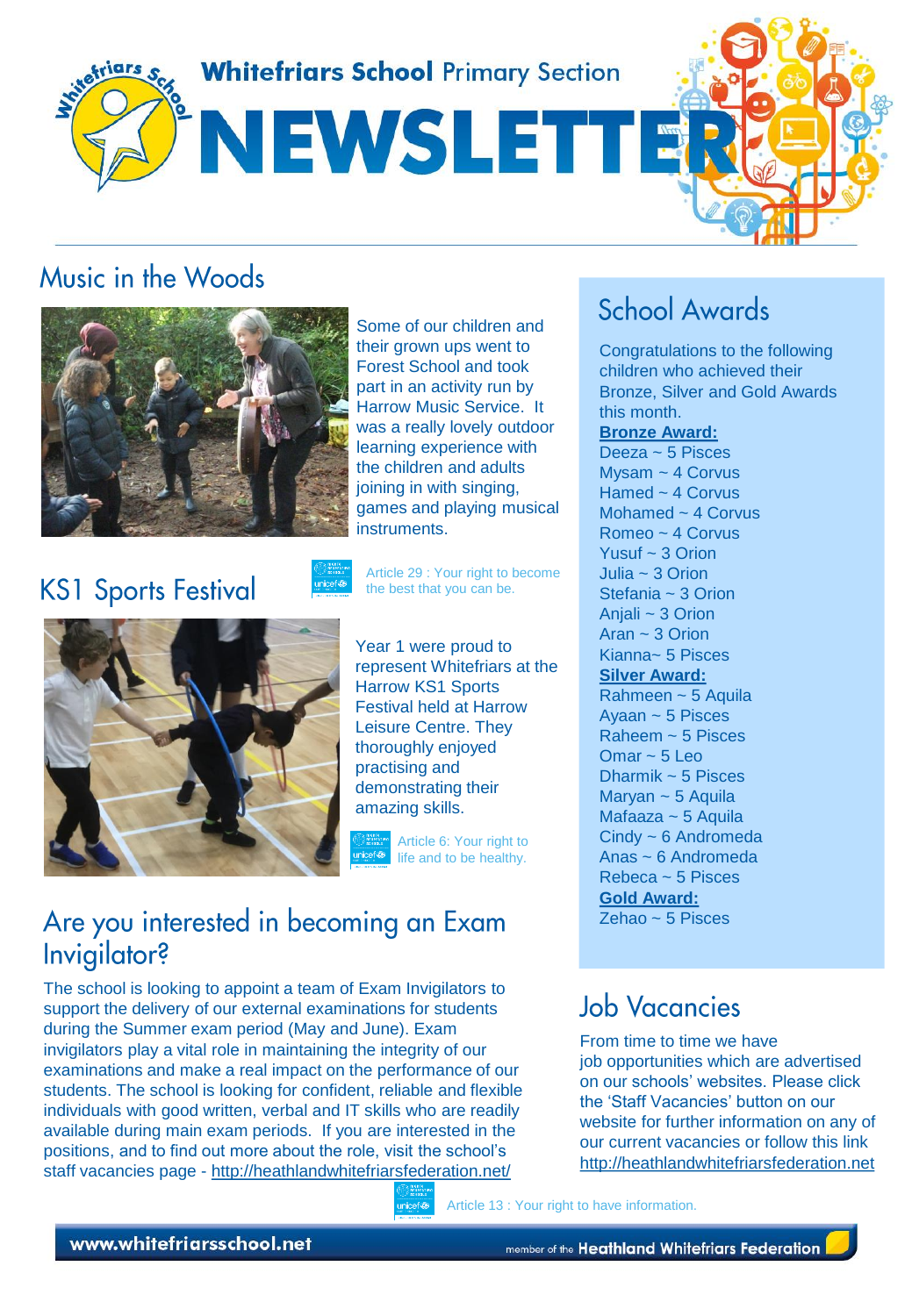

#### Year 2 Trip to Paradise Wildlife Park



As part of our topic "What is life?" Year 2 went to Paradise Wildlife Park. The children had the chance to see different animals, explored World of Dinosaurs and attended a workshop about camouflage. In the workshop, the pupils enjoyed learning about different camouflage

patterns and techniques used by both prey and predators. It was great fun! Article 28: Your right to learn and go to school.

#### Year 6 Trip to the Synagogue



As part of our topic 'How did World War Two influence Britain?', Year 6 have been learning about Judaism and how the Jewish religion played an important role during World War Two. Children in Year 6 visited Kenton Synagogue where they learnt first hand about the Jewish culture, customs and rituals.

Children were able to hold Jewish ' Shofah' and 'Yad' sticks. They also had a chance to hear the Rabbi recite a passage from the Holy Torah.

#### Year 4 Football Mascot



Seerat in Year 4 was one of a group of lucky winners chosen to be a player escort to walk out with the players at the Chelsea vs Ajax football match on the 5<sup>th</sup> November. What a great experience!

# **Pupil Council Clean Up**



As part of the Pupil Council's eco responsibilities, they went litter picking around the school playground. Every member from Year 1 to Year 6 collected as much rubbish as they could, in order to keep the playground tidy. They will continue to do this every 2 weeks.

#### Year 3 Transport Workshop



Year 3 took part in a 'Bus for the Future' workshop. We learned about how buses have evolved over time from a horse drawn bus to a petrol bus to the new sustainable buses that we have in London today. We had the opportunity to design our own bus for the future. We worked in teams, discussing what materials to buy from the shop, how we would design our bus and what special features we might add - one group even added a toilet on the roof! Check out our fabulous designs – there may be some future engineers in Year 3!